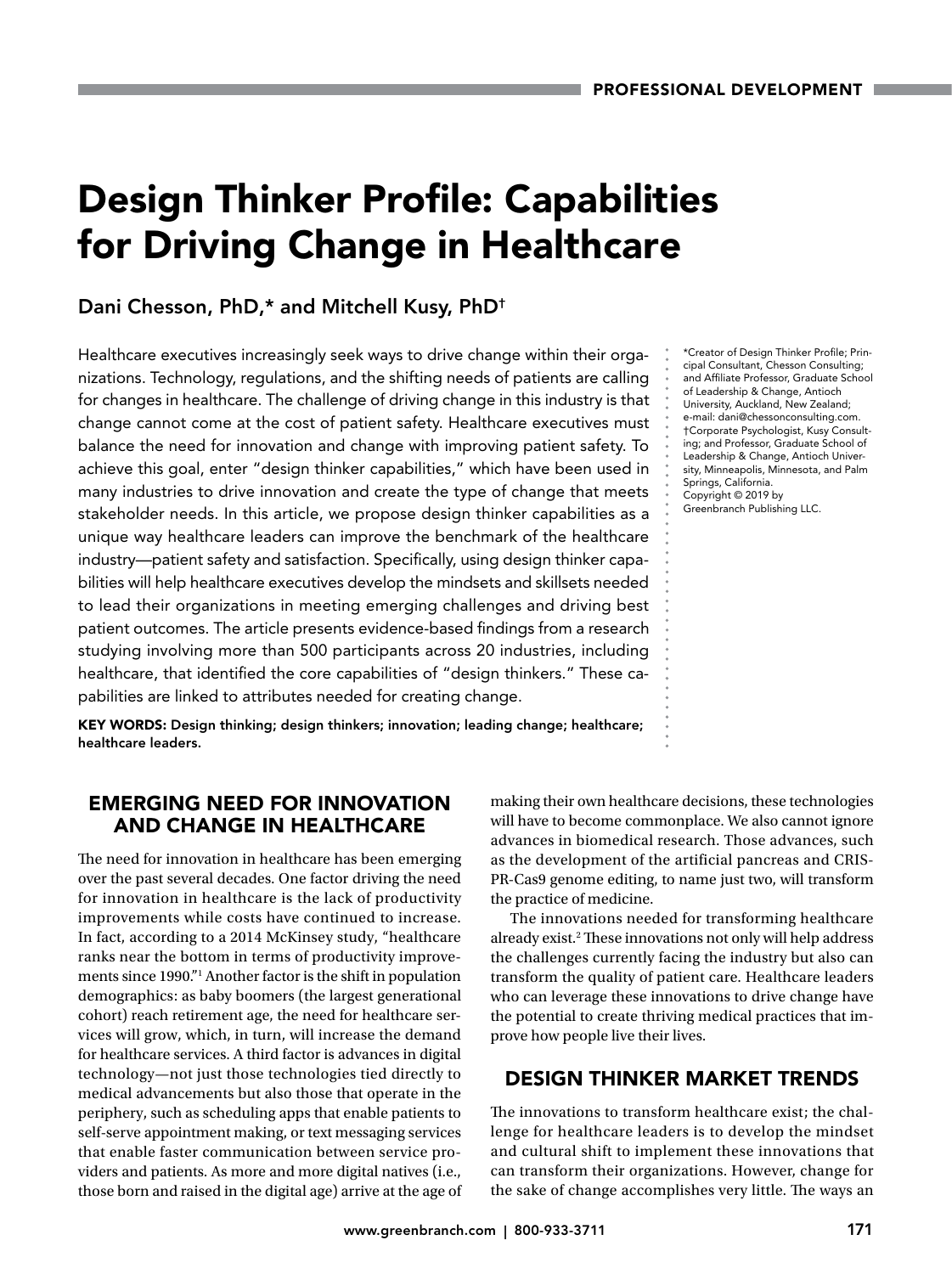

Figure 1. The return on investment of design thinking.

organization changes must align to fulfill unmet customer needs. This is where "design thinker capabilities" have provided many companies with a competitive edge by connecting the drivers for change with meeting the needs of customers, patients, clients, and even staff. Companies that have embraced the design thinker way of working have outperformed the Standard & Poor 500 by 219%, captured 1.5 greater market share, and increased sales by up to  $17.5\%$  (Figure 1).<sup>3-5</sup>

Forward-thinking organizations have used design thinker capabilities to drive organizational change. For example, the Australian Taxation Office used this approach to change its process to be easy to navigate for taxpayers.<sup>6</sup> Specifically of interest to healthcare executives are the examples of the National Health Service of the United Kingdom and Kaiser Permanente in the United States. The National Health Service of the United Kingdom used this approach to improve patient care,<sup>7</sup> and Kaiser Permanente has used this approach to improve the level of care it delivers to its network. One specific improvement related to administering medications resulted in \$965,000 in cost avoidance related to medication errors.<sup>8</sup> This is one example related to one specific process within a large organization—imagine the impact this approach can have if employed across the entire organization or even an entire industry.

In taking a design thinker approach, teams in the examples above report experiencing a mindset shift in how they see change. These teams now view change as a central function needed to provide the best service for their stakeholders and understand the importance of change to organizational success. Teams that have made this mindset shift embrace and even champion change, because they no longer see it as something that is forced upon them, but as something with purpose and something they can play a part in creating. Organizations that have used design thinker capabilities have recognized the importance of developing these capabilities so they can further the use of this approach in their work. Companies such as Apple, Nike, Samsung, and IBM have leveraged design thinker capabilities to become iconic brands with strong customer

loyalty. However, this success doesn't have to be limited to these companies that have traditionally been thought of as creative powerhouses. Design thinker capabilities are accessible to any organization willing to foster and build them.

Although becoming a tech icon or growing market share may not be a top priority for healthcare leaders, cases such as Kaiser Permanente demonstrate how design thinker capabilities are applicable to driving real results within the healthcare industry.

# THE SIX DESIGN THINKER **CAPABILITIES**

Design thinking stems from the study of how designers work. After observing designers at work, researchers found that designers approach their work very differently when compared with other professions, such as business managers, for example. These researchers observed that designers dig deep to understand the needs of people, and then use these needs as inspiration for solutions. They found that designers also explore an abundance of options and are not afraid to try something out to learn if it will work. As Boland and Collopy<sup>9</sup> describe it, the work of traditional management and how they are trained is to select the correct option from a list of existing options, whereas the work of designers and how they are trained is to develop new alternative options. The world today is facing unprecedented challenges with a level of complexity we have never before experienced. These challenges demand new, alternative ways of doing things. Solutions that have worked in the past will not carry us into the future, and, therefore, the designer's way of working and specifically Design Thinker Capabilities are and will continue to be a growing need.

The concept of "design thinking" was popularized by the design firm IDEO in the early 2000s as an approach to innovation. Whereas design thinking focuses on how designers work (the process), design thinker *capabilities* focus on the skills that enable the designers' way of working. The *design thinker profile* results from a 2017 research study involving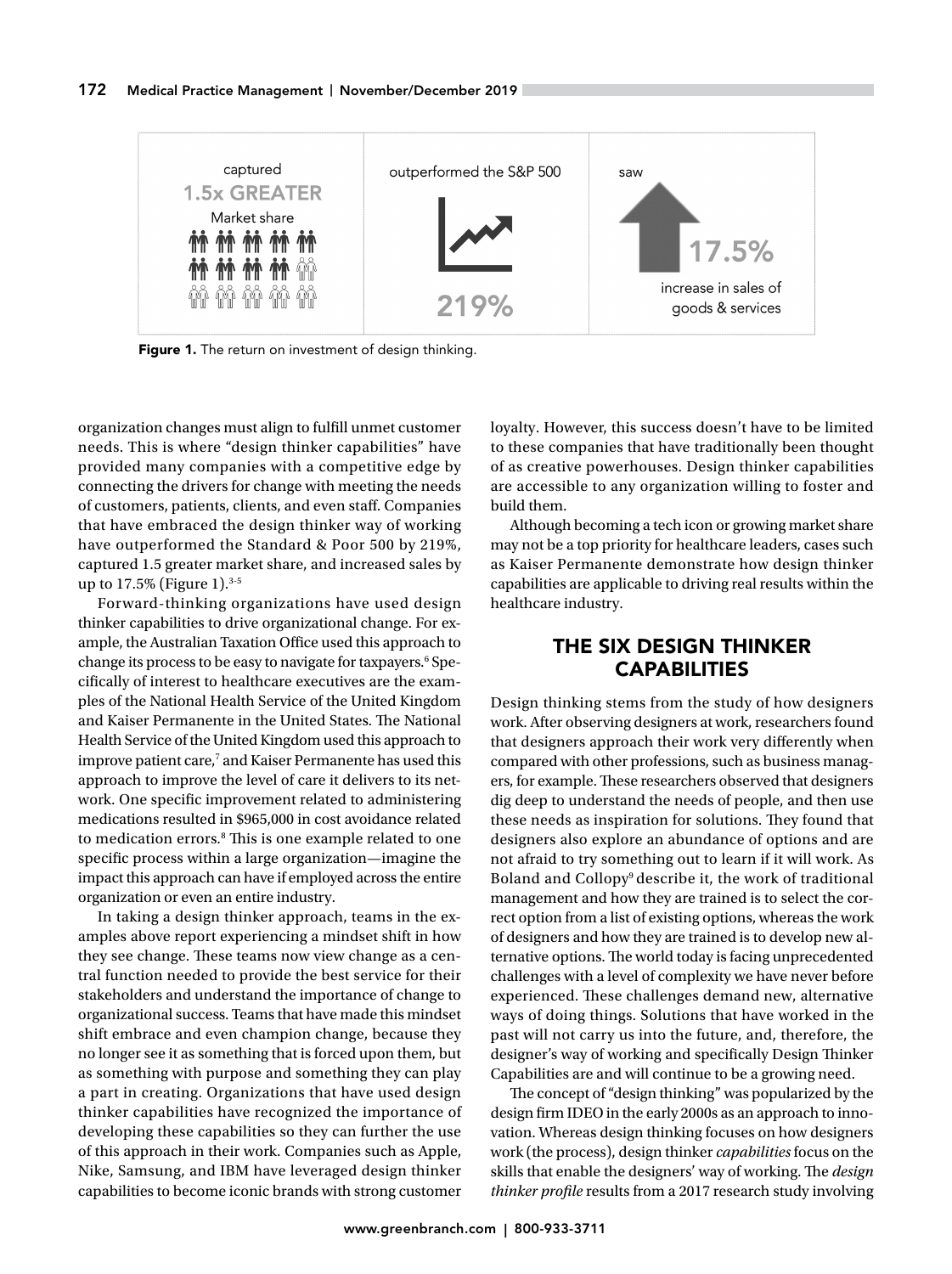

Figure 2. Design thinker profile.

500+ participants across more than 20 industries.<sup>10</sup> The study found that design thinkers: engage optimistically, dialogue visually, explore empathetically, imagine possibilities, embrace collectively, and navigate uncertainty (Figure 2). These capabilities are core to the way designers work.

These capabilities are not mystical gifts bestowed upon a select few. In fact, Chesson's study found that many of these capabilities currently exist in organizations. For example, when participants were asked to describe the process used in their organizations to solve problems, 88% of the time they used language that described working collaboratively, and 53% of the time they used language that described taking an empathetic approach. Conversely, language that described navigating uncertainty, imagining possibilities, and engaging optimistically was rarely used to describe their organization's problem-solving process. However, when asked to rate their own problem-solving capabilities on a scale of 1 (low) to 10 (high), participants rated their own capabilities between 6 and 8. This suggests that individuals believe they have skills that are not fully utilized in their work. A comment from one participant further illustrates that, although individuals may have these capabilities, organizations are set up in a way that does not enable them to thrive:

Sometimes it is just hard to maintain that optimism when there are so many forces around me that won't support ideas. So, there is a constant tension between what I know to be an effective way to address issues and the real world around me. I know you are asking about me yet I am, we all are, constrained by the organization in which we work.

The good news is that some design thinker capabilities already exist in organizations, and it is likely that others exist but are lying dormant waiting to be realized. The challenge for leaders is awakening these dormant capabilities so that their full potential can be realized. Design thinker capabilities exist to some degree in all of us, but to be effective they need to be developed. Think of these skills as muscles: the more we use them, the stronger they get. Leaders who tap into these capabilities can unleash the mindset needed to overcome barriers to change and become strong players in today's healthcare organizations.

# HOW DESIGN THINKERS OVERCOME BARRIERS TO CHANGE

Failing to establish a compelling reason for the change, lack of buy-in, and fear of uncertainty are often cited as key barriers to change.11-13 Untapping the hidden design thinker potential in organizations can be a catalyst for overcoming these barriers.

# Establishing the Why

Design thinkers take an empathic and human-centered approach. They engage with customers and teams from across the organization to gain a deep understanding of a problem. For example, they engage with key stakeholders, including patients, external service providers, and staff, not only to understand how they use the company's products and services but also to learn about the customer as a whole person. Specifically, in healthcare, design thinkers would look to understand a patient's entire journey, not just how the patient interacts with the healthcare organization. This holistic view of patients helps design thinkers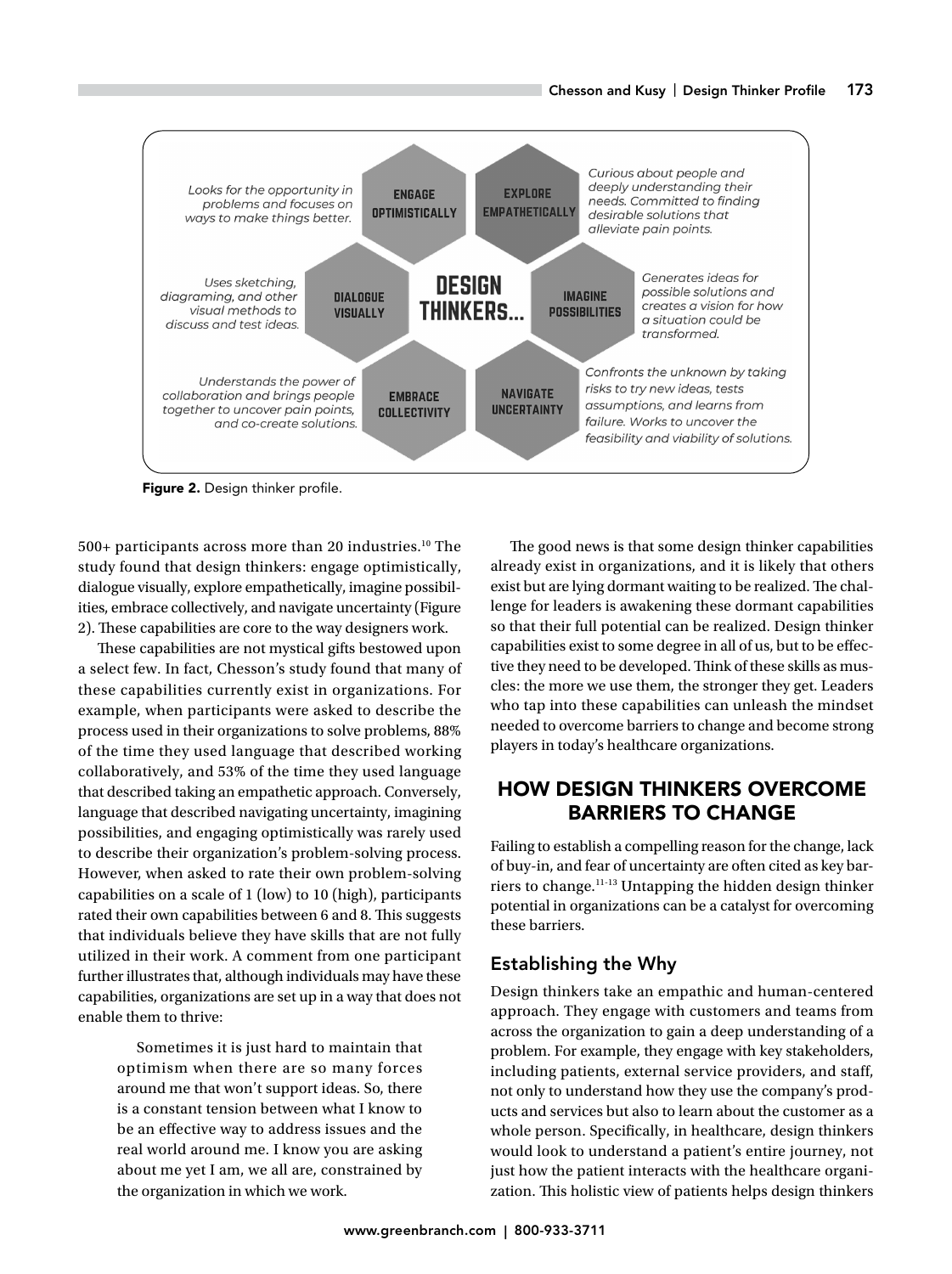uncover unmet needs and pain points and develops empathy for the problems that people experience.14,15 Empathy helps design thinkers put themselves in the shoes of others, which enables them to create solutions that are actually meaningful to those that use them. Being able to empathize helps create the mindset for change, because it allows teams to understand why things have to change. When teams feel connected to the pain points, they start to see why things cannot remain the same.

# Lack of Buy-In

Another key reason that organizational change fails is lack of buy-in across the organization. Organizations have a tendency to work in silos where departments don't engage with each other or understand the functions of each area. This means that a change that seems like a good idea from the point of view of one department might not be viewed the same way by another department. Working in silos also makes it easy for those who aren't involved in creating the change to dismiss it. Design thinkers understand that good solutions are not created in a vacuum, so they bring together stakeholders from all areas of the business. They openly share the issues and engage others in discussing potential solutions. This way of working brings the entire organization on the change journey by engaging representatives from all areas. For decades, change scholar-practitioners have been calling for collaboration, open channels of communications, and early engagement as necessities for successful change implementation.<sup>11,16</sup>

# Clearing the Fog of Uncertainty

Another key reason why organizational change fails is a desire to hold on to what is for fear of not knowing what might be (Table 1). Design thinkers address this head on by engaging others in conversations about what could be, to generate ideas. They capture ideas visually to help further the conversation about what could be created. These types of discussions help people to move beyond what they know and start exploring the unknowns and visualizing possibilities. Imagining possibilities gets us a step closer to moving toward change, but questions of "how will it work" or "will it make a difference" linger. Design thinkers address these types of questions by testing out ideas early on, before too much is invested in them. They might take ideas to people who were not involved in coming up with them or, they might put ideas in front of customers, or test them out with friends and family. Design thinkers find ways to make sure that what they plan to do will actually work and make a difference. Imagining possibilities and testing them out provides some certainties about what the future state might be like. With a clearer picture of what could be, change doesn't seem as scary as it once did.

Design thinkers help shift mindsets about change, first by focusing on why change is needed—to address pain

| <b>Key Barriers</b> | <b>Design Thinker Capabilities</b>                                                          |
|---------------------|---------------------------------------------------------------------------------------------|
| to Change           | that Overcome Barriers                                                                      |
| <b>Not</b>          | Employs empathy and human-centeredness to                                                   |
| understanding       | establish a compelling reason why change is                                                 |
| the why             | necessary                                                                                   |
| Lack of buy-in      | Understands the power of collaboration and<br>brings people together to co-create solutions |
| Fear of             | Navigates uncertainty by confronting it and                                                 |
| uncertainty         | creating a vision for the future                                                            |

Table 1. Key Barriers to Change

points and create a better experience for stakeholders and second, by working collaboratively, which organically creates buy-in for new ways forward. Third, by easing fears of uncertainty through ideation, visualization, and testing. Even more encouraging is that design thinker capabilities are not mystical gifts that some people have and others don't. These capabilities can be developed.

# THREE STRATEGIES FOR AWAKENING DORMANT CAPABILITIES IN HEALTHCARE

Here are three strategies we have found successful leaders use to awaken the dormant capabilities within their teams to overcome resistance to change.

# Be Your Own Customer

Build empathy and promote a human-centered approach by asking team members to be their own customer. Every employee of a company should know what it is like to be a customer of the organization for which they work. An effective way to do this is to have employees engage with the company as if they were customers. In healthcare this would mean members of the staff engage with the organization as patients. This does not have to be an elaborate exercise; it can be as simple as going through the check-in process or trying to book an appointment. Once staff members have experienced some part of the patient's journey, we recommend leaders facilitate discussions to share their experiences. Two questions to ask are: (1) What did you find to be delightful? and (2) What did you find to be frustrating? By encouraging teams to be their own patients, you will help them build empathy while revealing pain points and establishing a compelling case for why change is needed. This type of exercise also serves as a source of inspiration for ideas on new way of doing things.

# Day in the Life of . . .

To break down silos and foster collaboration, have one team invite another team to spend time with them to see what they do. For example, a few members from the accounting team might spend an hour with the nursing staff.